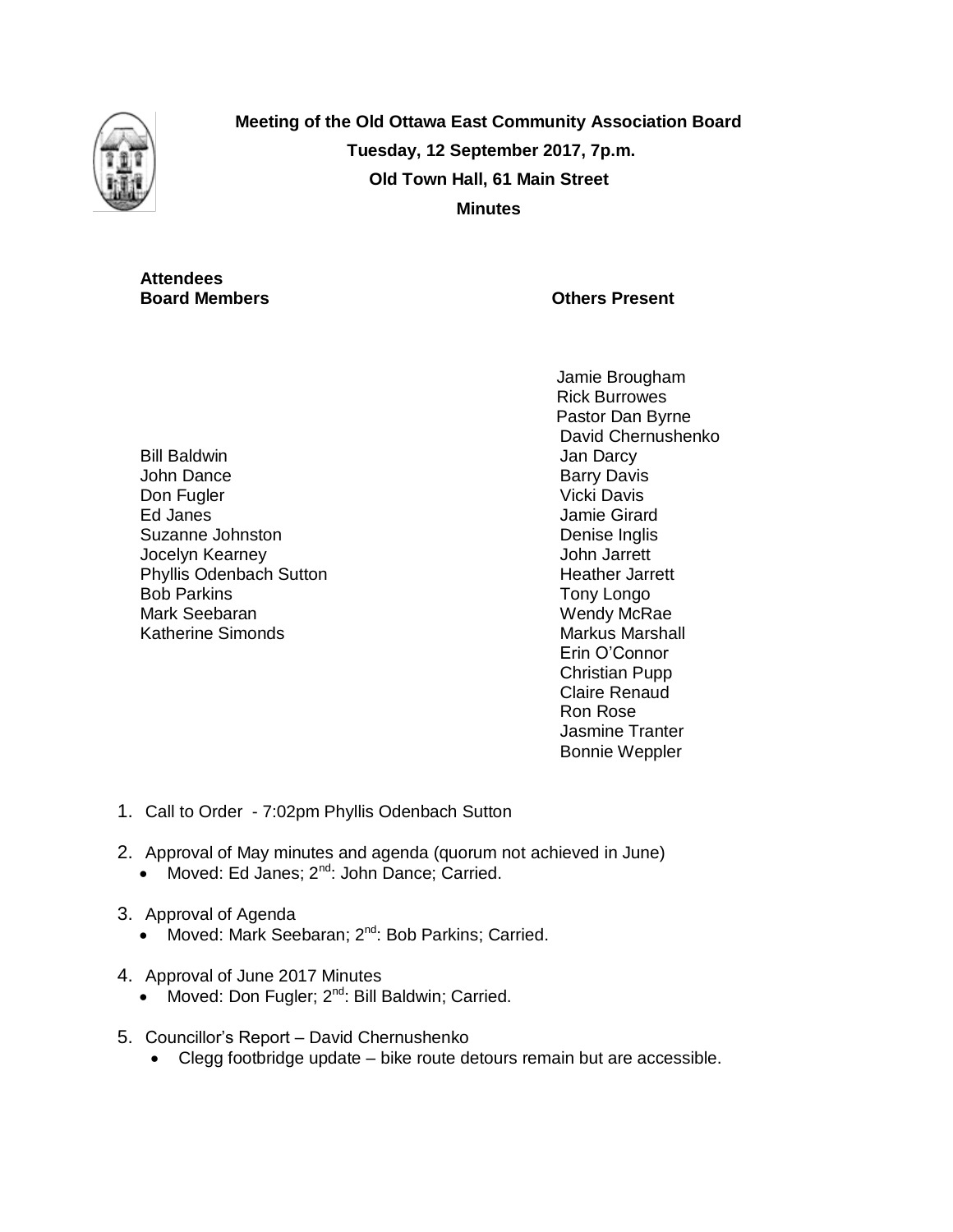- Some sections of Western Rideau Pathway have been completed including the section through Brantwood Park. Delays on University of Ottawa to Springhurst path due to buried fuel tank and soil issues.
- Some correction work on Main St. will be getting underway to improve the left turning lane issue onto Oblats.
- Interim control by-law was imposed on certain types of construction over the summer, putting a full-stop on some of the construction of former single family homes that have been redeveloped into boarding houses in Archville and Sandy Hill, among other areas.
- Councillor will be hosting an art walk of artist Stuart Kinmond's works this Thursday 7pm, at 223 Main St in front of St. Paul U.
- Pedestrian crossing on Greenfield the crossing did not qualify for lights under the current program but as the road will be torn up and rebuilt in 2-3 years the issue will be addressed again at that time.
- Concern about the positioning of sharrows on Riverdale raised. Councillor said he would also look into it.
- There was discussion about bike route towards Alta Vista and speed of cars taking the ramp from Riverside – fear that cyclists can be blindsided.
- The "hospital link" of the Alta Vista transit corridor will be opening eventually. Don suggested that before and after usage be examined.
- Some residents around the recently remediated area of Springhurst park were contacted by the city about soil testing. Some residents are concerned about remediation costs arising from results of the testing.
- Councillor maintained that residents can choose to say no to soil testing, but questions remain about liabilities. Concerned residents should contact Erin Tate at the City.
- Pastor Dan Byrne invited OECA and the Councillor to an open house on Saturday October  $28<sup>th</sup>$ . A dedication service will take place the next day.
- 6. Chair's Report Phyllis Odenbach Sutton
	- Report circulated by email. See Appendix 1.
	- Phyllis thanked all those involved in the sesquicentennial circumnavigation event and noted that it was a great success.
	- The Prime Minister speaker series continues this month. September's instalment will focus on Louis St. Laurent. Event to be held on September 25<sup>th</sup>, room L120 at St. Paul University – 233 Main St. entrance at 7pm.
	- Wendy informed the Board that in August, Lady Evelyn school renovated the school yard and initiated the removal of 4 trees of distinction that would have required permits and almost removed a neighbour's cedar hedge. The trees were eventually removed following permit approval. Neighbouring residents are concerned about the lack of consultation that was afforded to the community.
	- *Proposed motion: that a letter be drafted on behalf of OECA and sent to the school board asking that they reconsider their approach in the future.* 
		- $\circ$  Moved: John Dance;  $2^{nd}$ : Don Fugler: Carried.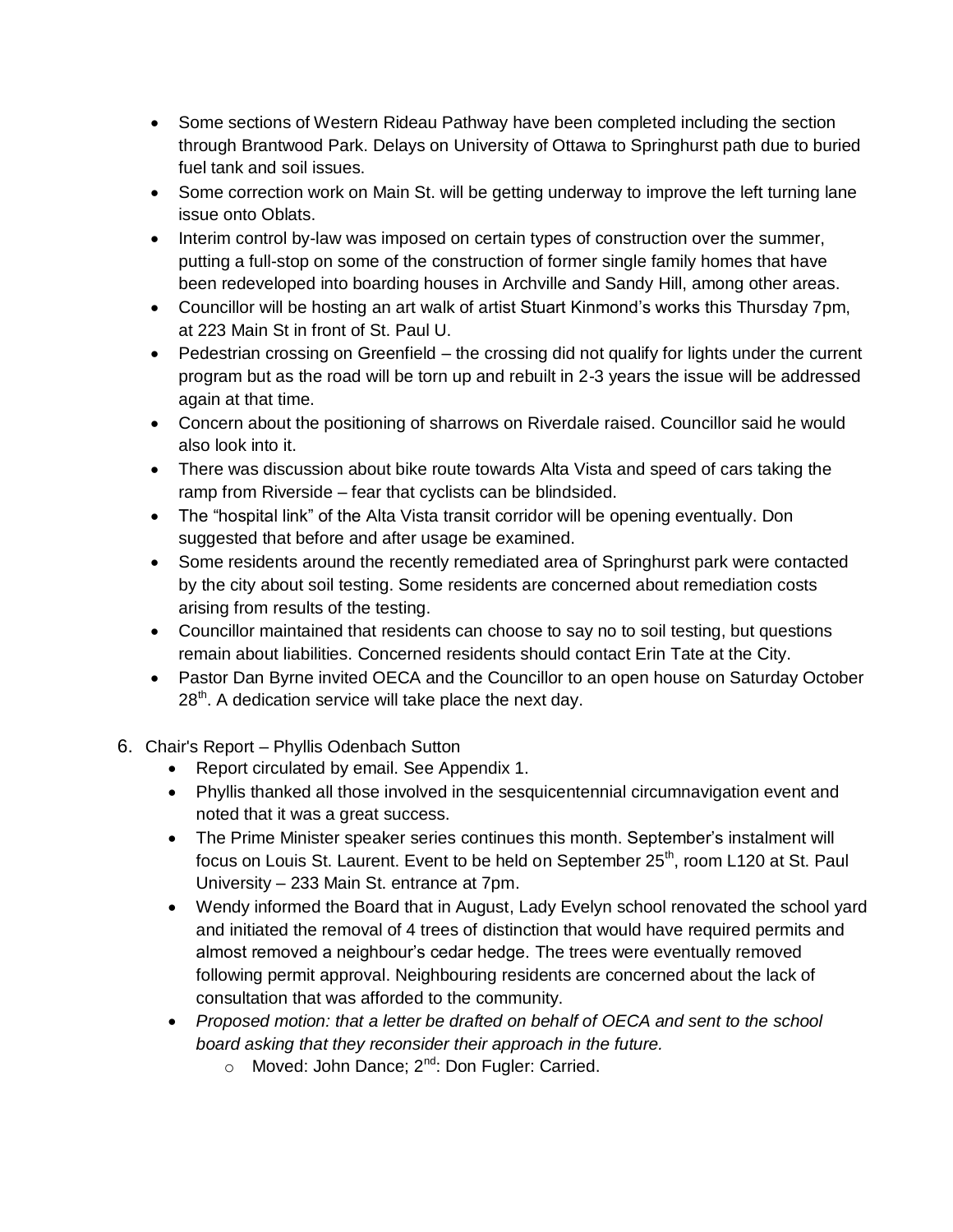- 7. Treasurer's Report Don Fugler
	- Don went to the bank! We have: \$19,993.
- 8. Committee Reports
	- Planning:
		- $\circ$  41 Concord North is being demolished. Planning will also be discussing a proposal on an under-sized lot on Glenora.
	- SLOE John Dance
		- $\circ$  Rebecca Aird drafted a progress report on Greystone Village Sustainability Achievements
		- o Children's Garden: city experiencing delays related to the remediation contract.
		- o A "comprehensive planting plan" for the new LRT area at Lees will be initiated by the city.
		- $\circ$  SLOE met with regional to discuss the 30m issue SLOE was happy with plan presented by Regional. The plan would include such things as a turtle habitat. A related article was featured in the Mainstreeter.
		- o SLOE looking for help with removing invasive weeks in parks in the area.
	- Transportation Ed Janes
		- o No report.
	- Federation of Citizens' Associations Bob Parkins
		- o New President and Board recently elected. Sheila Perry elected President.
	- City Centre Coalition Kate Martin
		- o No report
	- Communications Catherine Pacella
		- o No report
	- Community Safety Mark Seebaran
		- o Report circulated by email. See appendix 2.
		- $\circ$  Constable Stephanie Lemieux held a community meeting in June related to the incident on Rosemere and Springhurst. The incident on Hawthorne earlier in the year turned out to be an air gun.
		- o Reports can be filed by telephone or filed electronically online on ottawapolice.ca.
		- o The Chinese bible church and Hairdressers on Main have experienced recent incidents of harassment by the same individual.
	- Membership Suzanne Johnston
		- o Report circulated by email. See appendix 3.
		- o Membership drive underway. Looking for canvassers on the following streets: Harvey, Echo, Main, Hazel, Muchmor, and Merritt.
- 9. Greystone Regional Update Erin O'Connor
	- $\bullet$  1<sup>st</sup> occupant will be moving in tomorrow (Sept. 13<sup>th</sup>) to be followed by a trickle over the coming months.
	- First condo is now approved. Enough sales to finally put shovels in the ground to start in November. Will be a two year process. Will be closer to Clegg, behind St. Paul. 1 of two 9 storey buildings that will be built.
	- Switchback up the hill paved and landscaped. The trail through the 30m corridor has been given a ground pack and woodchips. Will remain the path temporarily. Next summer the paved pathway will be done. Along the 30m corridor is the capped material that is now complete except for a small section.
	- Soil remediation is now complete on the entire site. Will be re-planting trees that had to come down.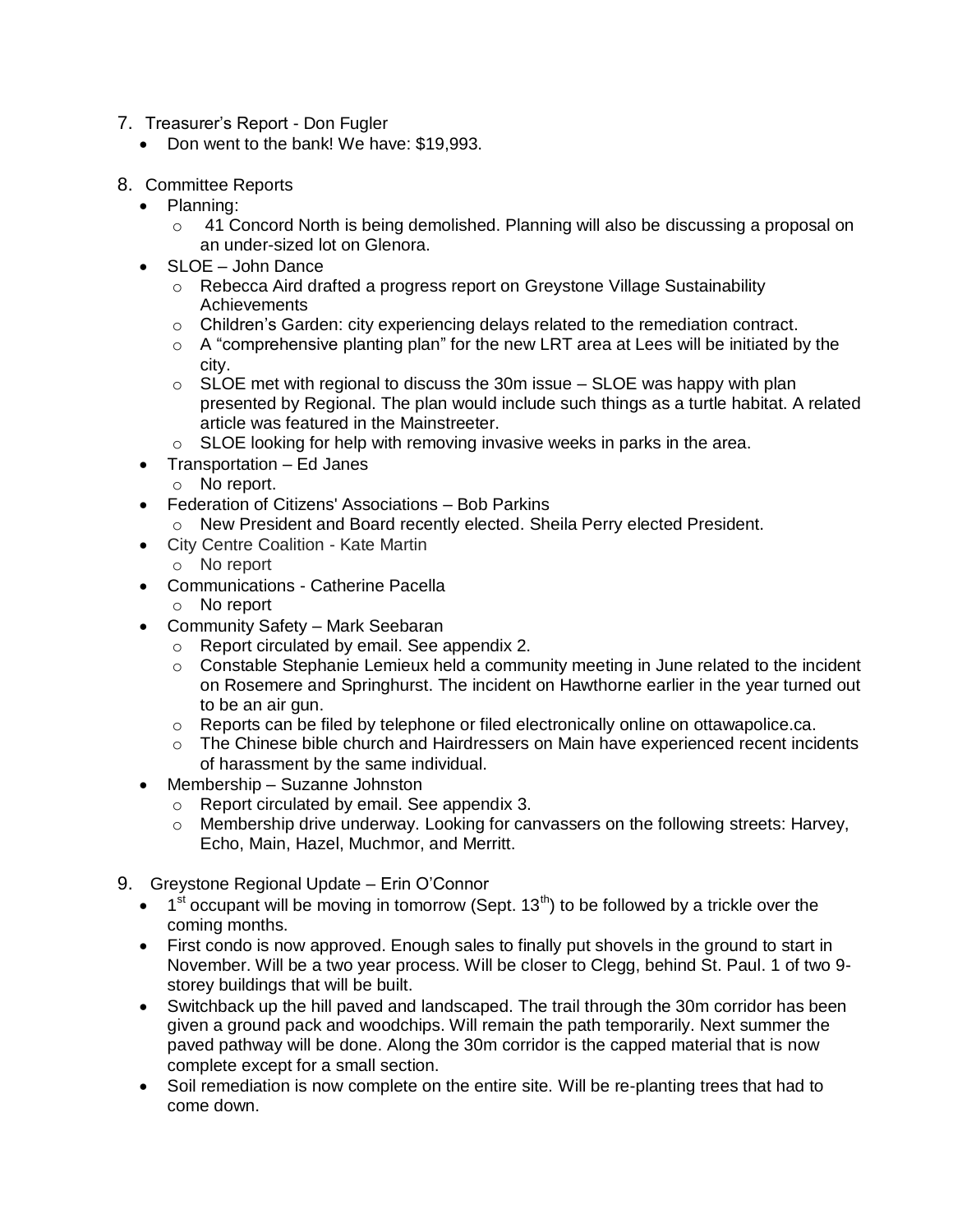- Oblats will be paved the first week of October.
- Mixed-use building block is moving forward. Hope to have an application in by the end of the year. A presentation of the idea can be provided to the OECA. A zoning change of the back half is required.
- CCOC/CAHDCO still has an MOU to investigate the uses of the Deschatelets building.

10.Community Activities Group – Don Stephenson

- Board will be focusing on getting a budget in place and dealing with significant increase in costs related to the minimum wage hike.
- Will be distributing a survey to see if there's a market for providing an after school senior kindergarten care.
- On Monday October  $9<sup>th</sup>$ , 10-2 CAG will be hosting the Fall Festival at Brantwood Park. Residents are encouraged to attend and buy pumpkins.
- 11. Annual General Meeting / New Board Members Phyllis Odenbach Sutton
	- Will be held November 14<sup>th</sup> at the Church of the Ascension.
	- Vacant positions include:
		- o Vice-President
		- o Transportation
		- o Secretary
		- o SLOE representative
		- o Planning
		- o Federation of Citizens' Association Representative
		- o Lees towers rep
		- o Representation from Domicile and Greystone buildings
		- o Community Health & Safety

12.Membership in Healthy Transportation Coalition - Phyllis Odenbach Sutton

- According to the website OECA listed as a member.
- It was agreed that OECA would pay the \$50 membership fee.

13.New Business:

- Bonnie Weppler: Mainstreeter is still looking for an editor. Also, a former Resident and Mainstreeter volunteer has been drastically affected by the hurricane in the British Virgin Islands. She and her family are en route back to Ottawa. All are reported safe but their house and belongings have been devastated.
- Ron Rose will be writing an article for the Mainstreeter discussing the Heritage Inventory Project and plans to speak to some of the property owners whose homes have been identified as being on this list.

14. Motion to Adjourn: John Dance; 2<sup>nd</sup>: Bill Baldwin; Carried.

Date of Next Meeting: Tuesday, 10 October 2017.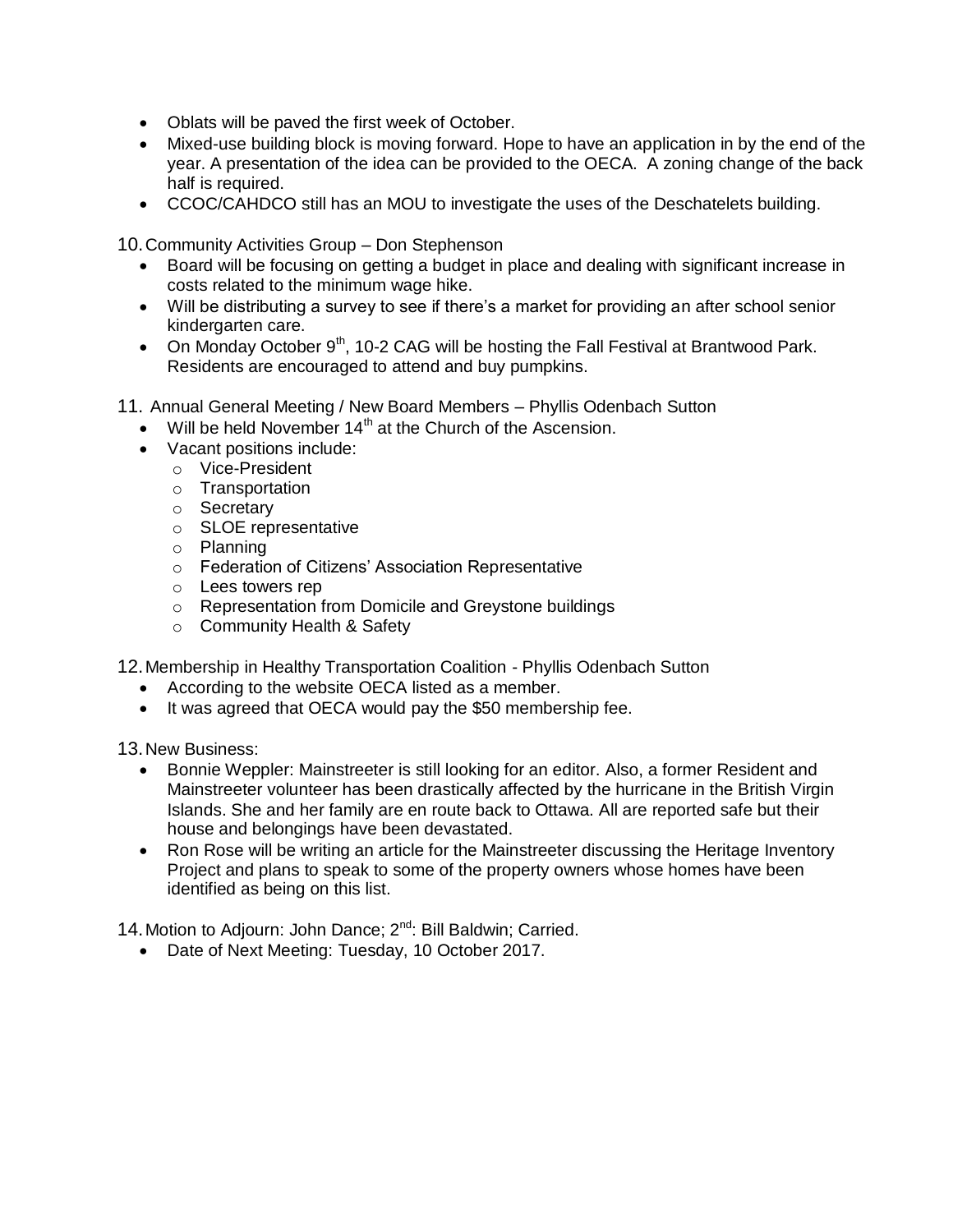Appendix 1 **Chair's report September 12, 2017**

#### **Annual General Meeting on Tuesday, November 14**

- we will be electing a new Board for a 2 year term

- while there are a number of Board members interested in participating for another term, there are also a number of openings: Vice-president, secretary, representatives to the Federation of Citizens' Association, Centretown Community Coalition, members-at-large

- we will be forming a Nomination Committee shortly to help in our recruitment efforts; I encourage anyone interested in joining the Board to contact me at your earliest convenience

- it is a great opportunity to meet a wonderful group of committed volunteers, learn more about your neighbourhood, the City and your local level of government (which so often has the most impact on your day-to-day living)

#### **Membership drive**

- once again our membership team (Suzanne Johnston, Jan D'Arcy and Wendy McRae) are pulling together kits for this year's drive; we always have a wonderful team of canvassers representing our communit

# **Sesquicentennial circumnavigation of Rideau Island**

- we are up to approximately 15 canoes expected to head out on Saturday, September 9 for this wonderful event; hopefully the weather will cooperate and we can share some wonderful stories when we are finished rowing

# **PM Speaker Series**

- we had a wonderful presentation on Lester B Pearson by Stephen Azzi on June 25

- we will restart our series on Monday, September 25 with a presentation on Louis St Laurent by Xavier Gélinas (7:00pm in Room L120, Saint Paul University, 233 Main St)

#### **Main Street**

- watch for an upcoming Main Street newsletter from the City which will provide information on the timing and nature of some of the finishing work on our great new Complete Street, e.g., new island north of Springhurst Avenue, reconstruction of the first bulb-out south of des Oblats Avenue

- note that throughout the duration of the work, a travel lane will be maintained in each direction during peak periods, with the flagging of traffic during off-peak periods as necessary

#### **Rideau River Western Pathway**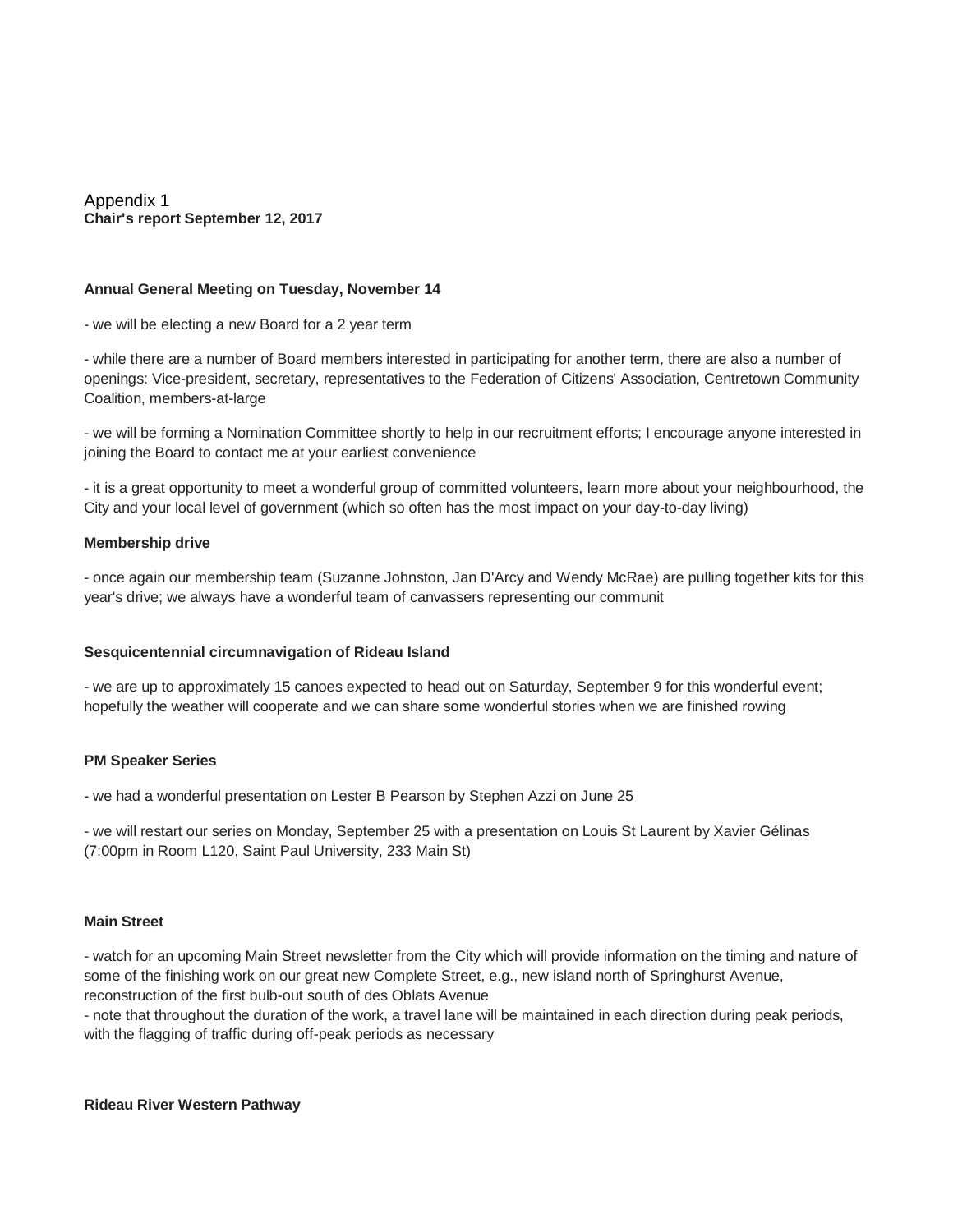- construction has been proceeding on both the Springhurst and Brantwood Park portions of this route
- hopefully we will soon be able to access the full route, including through the former Oblate property

#### **Additional soil testing in Archville**

- a number of residents on Chestnut, Simcoe and Concord recently received a letter from the City requesting access to their property to conduct soil sampling in September 2017

- the City is trying to better determine the exact limits of the old landfill site that was operational in this area from the early 1900s to the mid 1930s (which was used for the disposal of garbage, cinders and ash)

- to date no investigations have been undertaken at any of the private residential properties near Springhurst Park

- the letter was sent to property owners both inside and outside the assumed landfill footprint to confirm the extent, depth and nature of the contaminants within the residential community to the west of Springhurst Park

- it is my understanding that a public meeting may be considered after the testing is complete

#### **AECON / Enbridge upgrade to natural gas lines**

- as part of the work to increase the natural gas capacity in our community (particularly in light of the large Greystone development), AECON is installing new gas lines along Lees Avenue to Chestnut and then along Simcoe

#### **Queensway Downtown Bridges preliminary design study**

- thanks to Tom Scott (a resident of the Archville Triangle) who continues to try to ensure that the noise and run-off issues from the current Queensway do not get ignored as studies are undertaken for planned modifications

- he recently shared the following information that he received from one of the contractors with us:

"Although the focus of the preliminary design study is to define future bridge management plans for the Metcalfe, Elgin, Rideau Canal and Main street structures we will also be completing a review of the residential area of your neighbourhood for noise abatement. The results of the review will be presented later in the Study."

#### **Greystone Village**

- tree cutting:

I received the following information about tree cutting on this site from Erin O'Connor of Regional at the end of July:

"I'm emailing to advise you that we've acquired another tree removal permit from the City of Ottawa to remove additional trees within Greystone site. The tree removal operation is scheduled to start on Tuesday, August 8. ... The area in which the trees will be removed are in front of the Deschâtelets building where the future back to back townhomes will be constructed fronting onto Deschâtelets Avenue. We have also been given permission to remove a few trees along the Grand Allée that have fallen down as a result of age and their very poor condition. These trees will be replaced with large similar trees as part of the heritage landscape.

In addition to this work, a handful of trees along the property of [130 Springhurst Ave](https://maps.google.com/?q=130+Springhurst+Ave&entry=gmail&source=g)., the Father's residence, have also been slated to be removed. This is because of their unlikely survival through required underground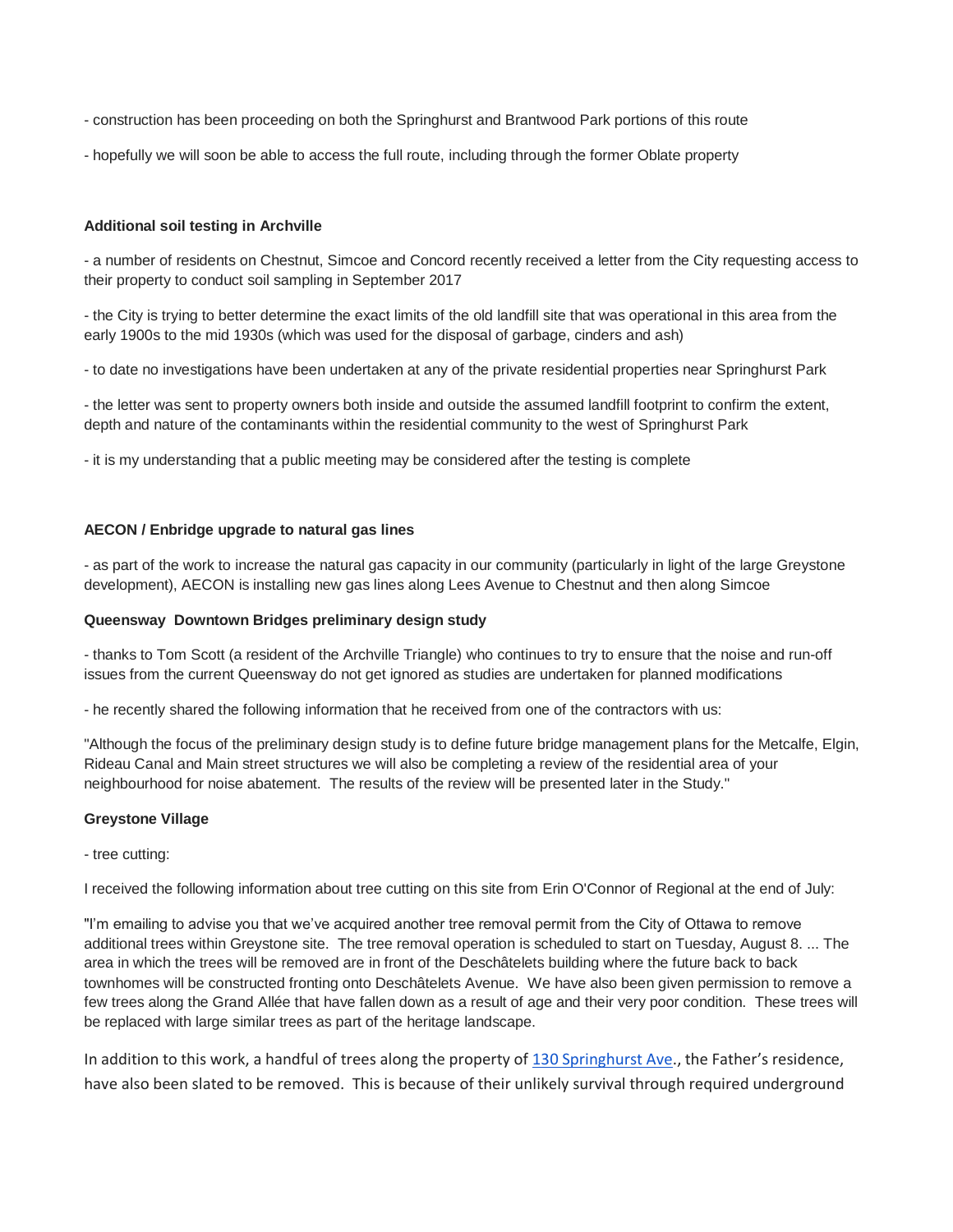and above ground operations occurring on our property. We are coordinating with the managers of this property and have agreed to replant trees of their choosing and location within their property as compensation.

Along with tree removal, the tree contractors have also been contracted to prune the existing retained trees along the northern property's edge to create a 6m high vertical clearance on our side of the property. This is necessary to provide the needed room to construct the new road and houses along this edge. This work will be overseen by a professional arborist and care will be taken to ensure as minimal impact as possible while supporting the tree's health and structure."

# - site access:

As of the end of June, access for construction has been changed to Hazel St., which has traffic lights and a controlled intersection, as Regional constructs the road and underground services for Phase 2 of its development. There had been some issues with the safe commute of pedestrians and cyclists with trucks using the Grande Allée in June; the CA therefore welcomes this change.

# **The Corners on Main**

- Domicile has indicated that their Phase 1 building should be completed in November/December with new residents expected to move in shortly after Christmas

- they have also indicated that they are getting ready to start Phase 2

- they are not yet ready to make any announcements with respect to the retail/ commercial occupants

# **Lady Evelyn playground**

- over the summer the school playground was dramatically altered by removing the previous drop in grade (approximately 6') and the removal of large trees at the base of the property

- from a Neighbourhood perspective, one of the most puzzling aspects of this construction was that there is no requirement for a school board to provide any notice to its neighbours of such a change

- as a result of quick intervention by owners of adjacent property, eventually a plan was developed to save a large maple tree bordering on the school property, but a considerable amount of stress could have been avoided by better and earlier communication of the plan

- I have wandered by the school on a number of occasions since the school ground reopened this week, and it looks like the artificial turf field in particular has been a big success with the kids

# **Springhurst Park**

**-** the new grass & sod enjoyed the rains of the summer and thanks to Springhurst Park Action, there were new activities to try as well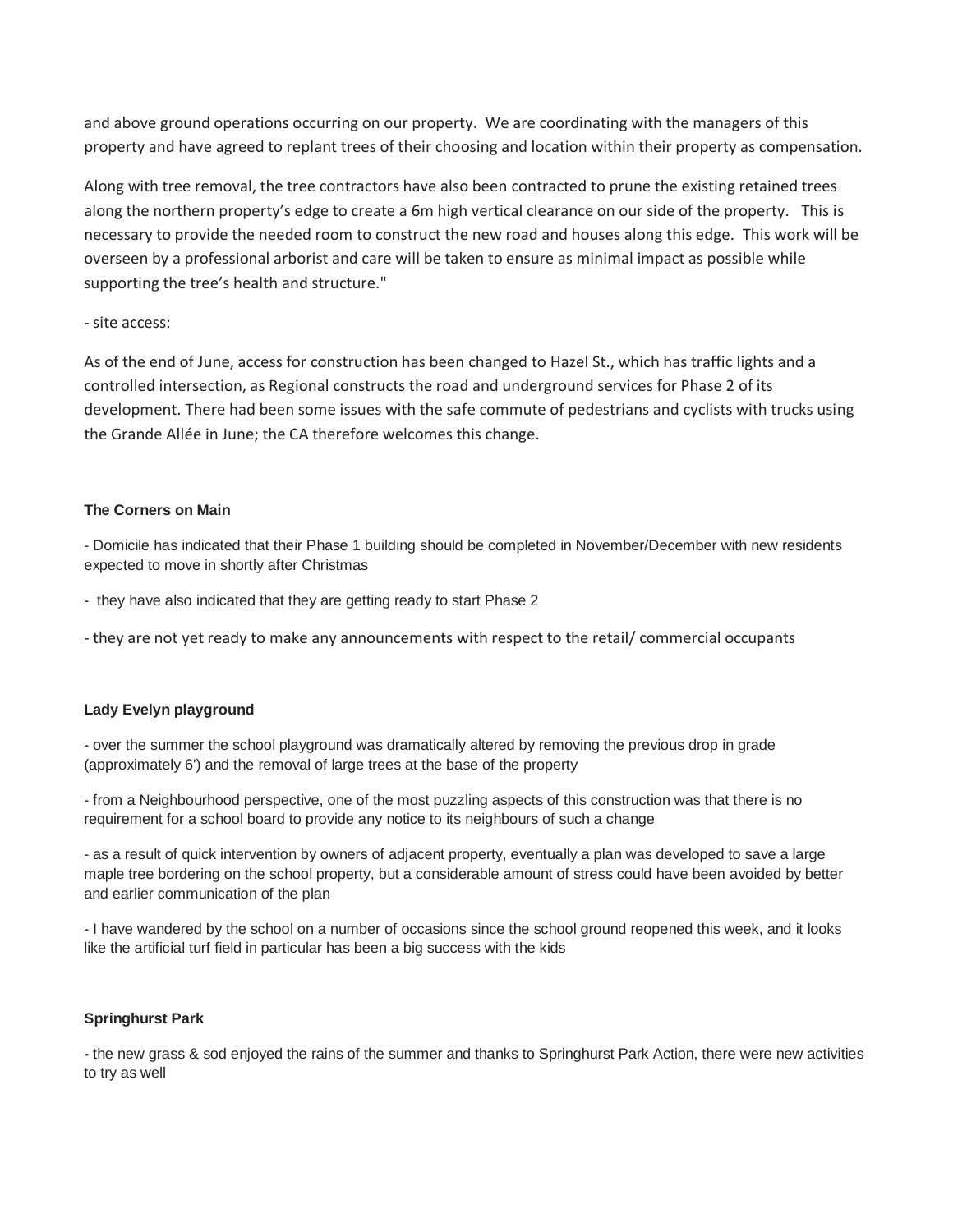- the basketball court has been resurfaced, although we are hoping that some remediation will still be undertaken to ensure that water does not continue to pool on the southern part of the court

# **Healthy Transportation Coalition (HTC)**

- we received a request from this organization for membership dues of \$50

- as we have not previously been a member of this group, I will be seeking the views of Board members at our upcoming meeting

# **Infill 1&2 monitoring**

- on July 7 I represented our community at a meeting (organized by Elizabeth Demarais, City Planner) with other representatives of the Federation of Citizens' Associations (FCA) regarding the Mature Neighbourhood Overlay and the Alternative Provisions in the Urban Area (Infill II). The purpose of the meeting was to discuss the monitoring review process as well as to hear from FCA representatives about any issues, concerns and successes that have been experienced in the urban residential neighbourhoods since these by-laws were adopted two years ago

- this meeting was viewed as the beginning of the discussion with more information and discussion to take place in the Fall of 2017

- please note that the city is interested in photos that show the changing neighbourhoods before and after, ie. effects of Infill 1 and 2. We have been asked to send photos directly to Beth Demarais - please let us know at [planning@ottawaeast.ca](mailto:planning@ottawaeast.ca) if you send photos. The FCA plans to form an archive of material.

# **Planning**

- our planning committee also took a summer break from meeting over the summer, but there were still some issues that had e-mails flying!

- North of the Queensway, in the Archville Triangle, a proposed development at [41 Concord Street North](https://maps.google.com/?q=41+Concord+Street+North&entry=gmail&source=g) highlighted the limits of possible interventions for such as-of-right options as roof-top patios

- There are also a number of residents on Glenora concerned about a planned triplex at 173 Glenora which is to be built on a lot that, according to City zoning rules, should not be allowing more than a duplex. (This has been a big issue on Chestnut Street for a number of years.)

- One positive recent development on the planning front is the recently enacted interim control bylaw which does not

permit more than 4 bedrooms in any one unit

- something to watch for in the next few years is the planned parking study to be completed for the North of Queensway area at time of Greenfield rebuild; the lack of street parking has been an issue for a number of residents in this area

# **Heritage Inventory project**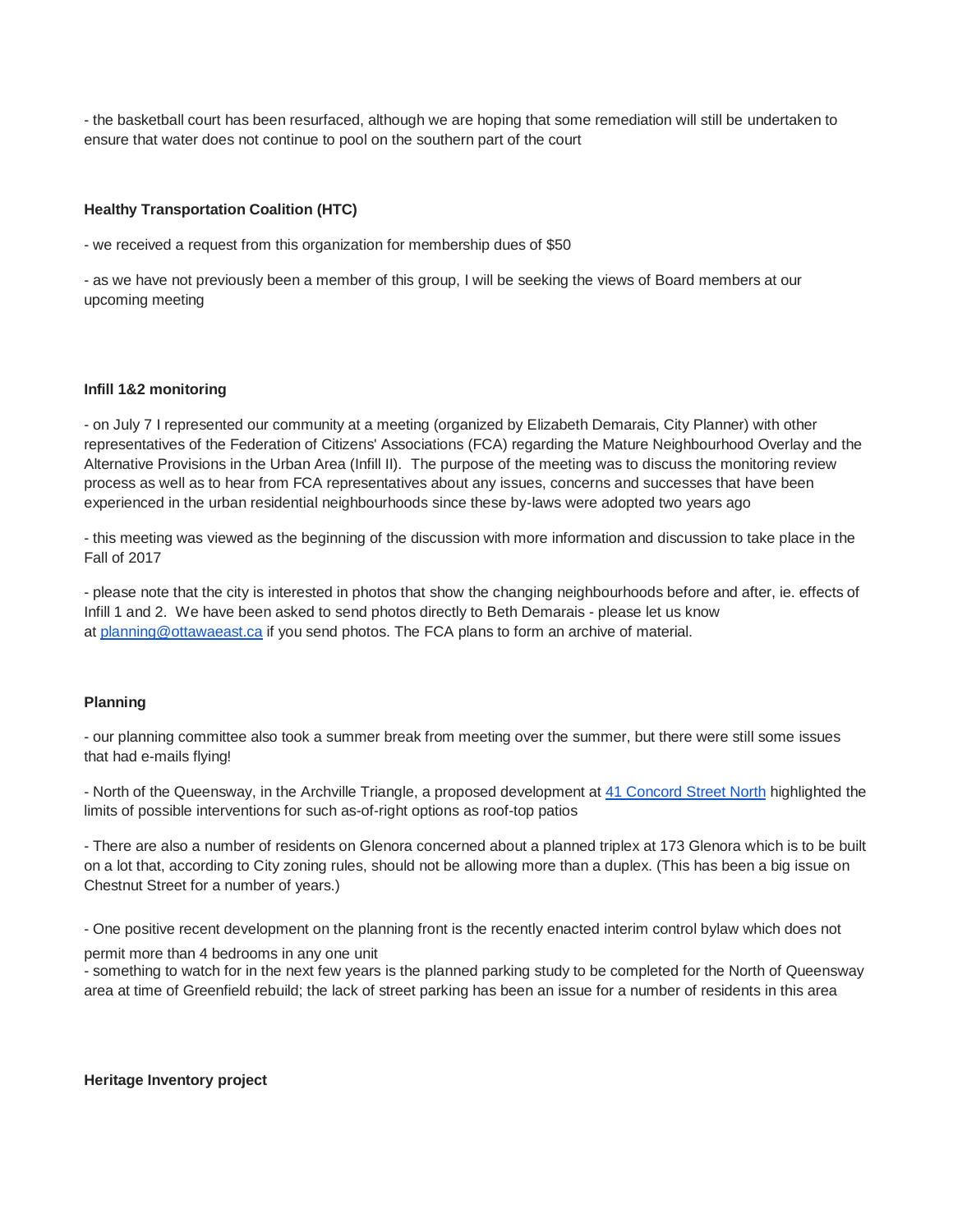- I attended an information session for the Heritage Inventory Project was held on June 22, 2017 at Southminster United Church to cover the details of the project and more specifically, the properties evaluated in Old Ottawa East and Old Ottawa South.

- prior to this session, a letter was mailed out to all affected property owners

- please note that Ron Rose is writing an article on this project for the next edition of the Mainstreeter; he plans to speak to some of the property owners whose homes have been identified for this list

- if you are interested in speaking to Ron, please send me an e-mail and I will forward to Ron

# Appendix 2: Mark Seebaran, Community Safety Report

Community Safety Report – Mark Seebaran

September 2017

Ottawa Police Constable Stephanie Lemieux presented to OOECA at a public meeting on June 22<sup>nd</sup>, 2017. She is responsible for community policing in central Ottawa, including OOE. She responded to concerns about a recent incident where a man with a gun was seen in an altercation at Hawthorne and Concord. The gun turned out to be an air gun, and the gunman does not live in the neighbourhood. Although police were still investigating the incident, they believed that the gunman's targets were also people who don't reside in the neighbourhood.

Cst. Lemieux then addressed what OOE residents can do to keep their neighbourhoods safe. Much is gained by making the right call: 911 for emergencies, but 211 for services to those in crisis. Ottawa City Bylaw officers now only investigate noise complaints.

Calls to Crimestoppers are useful for those who wish to remain anonymous. Ottawa Police have call display, and log all incoming calls, with a history of who called and for what concern.

Police are moving to an intelligence-led model, where analysts in a communications centre assess local demand for policing services based on citizen reports, as opposed to the former model where officers patrolled a neighbourhood. If you call in to report a crime or suspicious activity, they will give you a tracking number and follow up if they require more information. You can also fill out a follow up form online if you come across new information.

Ottawa Police also offer free home inspections, where they can mark your valuables with your identification, which can assist in getting them returned if they are stolen and then recovered.

# Appendix 3: Membership Report

September 09, 2017